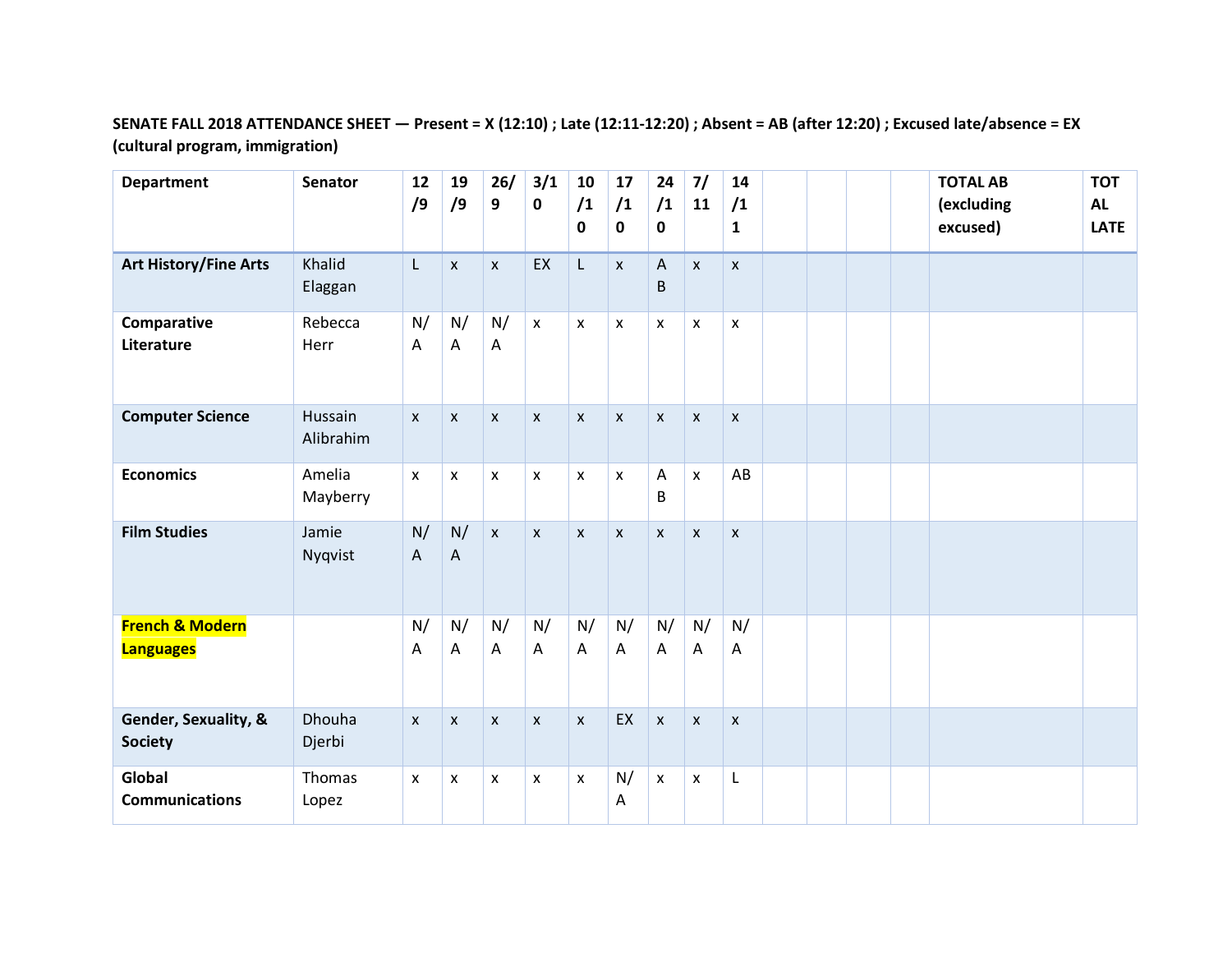| <b>History</b>                          | <b>Oliver Henry</b> | $\pmb{\mathsf{X}}$              | $\pmb{\mathsf{X}}$              | $\pmb{\mathsf{X}}$              | $\pmb{\mathsf{X}}$ | $\pmb{\mathsf{X}}$              | $\pmb{\mathsf{x}}$              | $\pmb{\mathsf{x}}$              | AB                        | $\pmb{\mathsf{x}}$              |  |  |  |
|-----------------------------------------|---------------------|---------------------------------|---------------------------------|---------------------------------|--------------------|---------------------------------|---------------------------------|---------------------------------|---------------------------|---------------------------------|--|--|--|
| <b>Int'l Business</b><br>Administration | Patrick Nizio       | $\pmb{\mathsf{x}}$              | $\pmb{\mathsf{X}}$              | $\pmb{\mathsf{X}}$              | $\pmb{\mathsf{X}}$ | $\pmb{\mathsf{x}}$              | $\pmb{\mathsf{x}}$              | $\pmb{\mathsf{X}}$              | $\pmb{\mathsf{x}}$        | $\pmb{\mathsf{x}}$              |  |  |  |
| Int'l & Comparative<br><b>Politics</b>  | Kevin Shen          | $\pmb{\mathsf{X}}$              | $\pmb{\mathsf{x}}$              | $\pmb{\mathsf{x}}$              | $\pmb{\mathsf{x}}$ | $\pmb{\mathsf{X}}$              | $\pmb{\mathsf{x}}$              | EX                              | AB                        | $\pmb{\mathsf{x}}$              |  |  |  |
| <b>Philosophy</b>                       |                     | N/<br>Α                         | N/<br>$\boldsymbol{\mathsf{A}}$ | N/<br>$\mathsf{A}$              | N/<br>A            | N/<br>$\boldsymbol{\mathsf{A}}$ | N/<br>$\boldsymbol{\mathsf{A}}$ | N/<br>$\mathsf{A}$              | N/<br>$\overline{A}$      | N/<br>A                         |  |  |  |
| <b>Psychology</b>                       | <b>Frances Eby</b>  | $\pmb{\mathsf{x}}$              | $\pmb{\mathsf{x}}$              | $\pmb{\mathsf{X}}$              | $\pmb{\mathsf{x}}$ | $\pmb{\mathsf{x}}$              | EX                              | $\pmb{\mathsf{x}}$              | $\pmb{\mathsf{x}}$        | AB                              |  |  |  |
| Freshman                                | <b>Chris Turner</b> | N/<br>$\mathsf A$               | N/<br>A                         | $\pmb{\mathsf{x}}$              | $\pmb{\mathsf{X}}$ | $\pmb{\mathsf{x}}$              | $\pmb{\mathsf{x}}$              | $\pmb{\mathsf{x}}$              | $\pmb{\times}$            | $\pmb{\times}$                  |  |  |  |
| Sophomore                               | Olivia<br>Jenkins   | N/<br>$\boldsymbol{A}$          | N/<br>$\boldsymbol{\mathsf{A}}$ | $\pmb{\mathsf{X}}$              | $\pmb{\mathsf{X}}$ | $\pmb{\mathsf{x}}$              | $\pmb{\mathsf{x}}$              | $\pmb{\mathsf{x}}$              | $\pmb{\chi}$              | $\pmb{\chi}$                    |  |  |  |
| Junior                                  | Mary<br>Layman      | N/<br>$\boldsymbol{\mathsf{A}}$ | N/<br>$\boldsymbol{\mathsf{A}}$ | N/<br>$\mathsf{A}$              | $\pmb{\mathsf{x}}$ | $\pmb{\mathsf{x}}$              | $\pmb{\mathsf{x}}$              | EX                              | $\boldsymbol{\mathsf{x}}$ | $\pmb{\times}$                  |  |  |  |
| <b>Senior</b>                           |                     | N/<br>$\mathsf A$               | N/<br>$\boldsymbol{\mathsf{A}}$ | N/<br>$\boldsymbol{\mathsf{A}}$ | N/<br>$\mathsf{A}$ | N/<br>$\mathsf{A}$              | N/<br>$\mathsf A$               | N/<br>$\boldsymbol{\mathsf{A}}$ | N/<br>$\mathsf{A}$        | N/<br>$\boldsymbol{\mathsf{A}}$ |  |  |  |
| <b>Visiting</b>                         | Thomas<br>Jamrozik  | N/<br>A                         | N/<br>A                         | N/<br>A                         | N/<br>A            | N/<br>A                         | $\pmb{\chi}$                    | $\pmb{\times}$                  | ${\sf AB}$                | $\mathsf L$                     |  |  |  |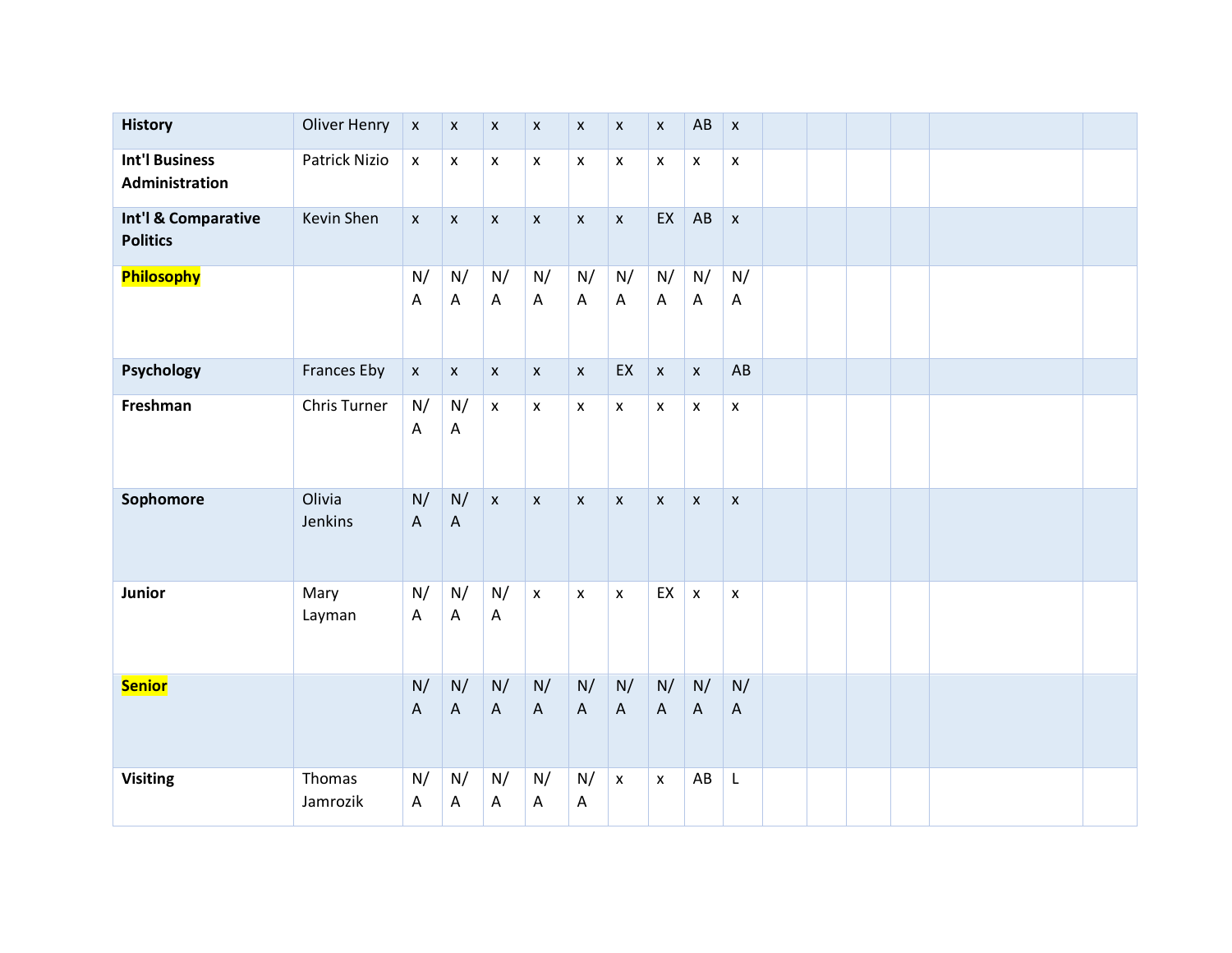## **November 14th, 2018 SGA Senate Minutes**

Taken by USC Communications Director Sophia Foerster

**12:10-** Attendance

- **12:14-** Events Committee presentation
	- Psych and GSS Open House
		- Wednesday 14th, 6:30-8:30, C103
	- Multimedia Fundraising Gala
		- Thursday 15th, 6:30-9:30, Combes first floor
	- Bill Pearl Book Reading
		- Combes student life center, Thursday 15th, 17:30
- **12:18-** ACC Presentation and Budget Requests
	- Student union get together: 24 euro
		- First get together of the year
		- Hussain motions to allocate 24 euro
			- Motion seconded
			- Motion passed
- **12:22-** Constitution Trivia!
- **12:45-** Open Floor
	- Discussion of music room and the need for recording rooms
	- Talk about selectivity of the music room
		- Possibility of room reservation requests
- **13:04-** New Business
	- Multimedia Fundraising Gala
		- TOMORROW AT 18H30
		- Call for senators to sign up and help set-up and shifts
	- Longines Masters
		- Athletics department: December 1st at 8pm
		- You can get a free ticket! Contact the athletics department
- **13:15-** AUP Gives Back Week next week!
	- Monday: La Chorba soup!
	- Tuesday: Charity Fair with games and prizes
	- Wednesday: Volunteering "Serve the City"
		- Sign-up going out for 15 people to go for food distribution around paris
	- Thursday: Thanksgiving!
	- Friday: Karaoke Night, we will be selling aup tote bags for charity
- **13:25-** Senate closes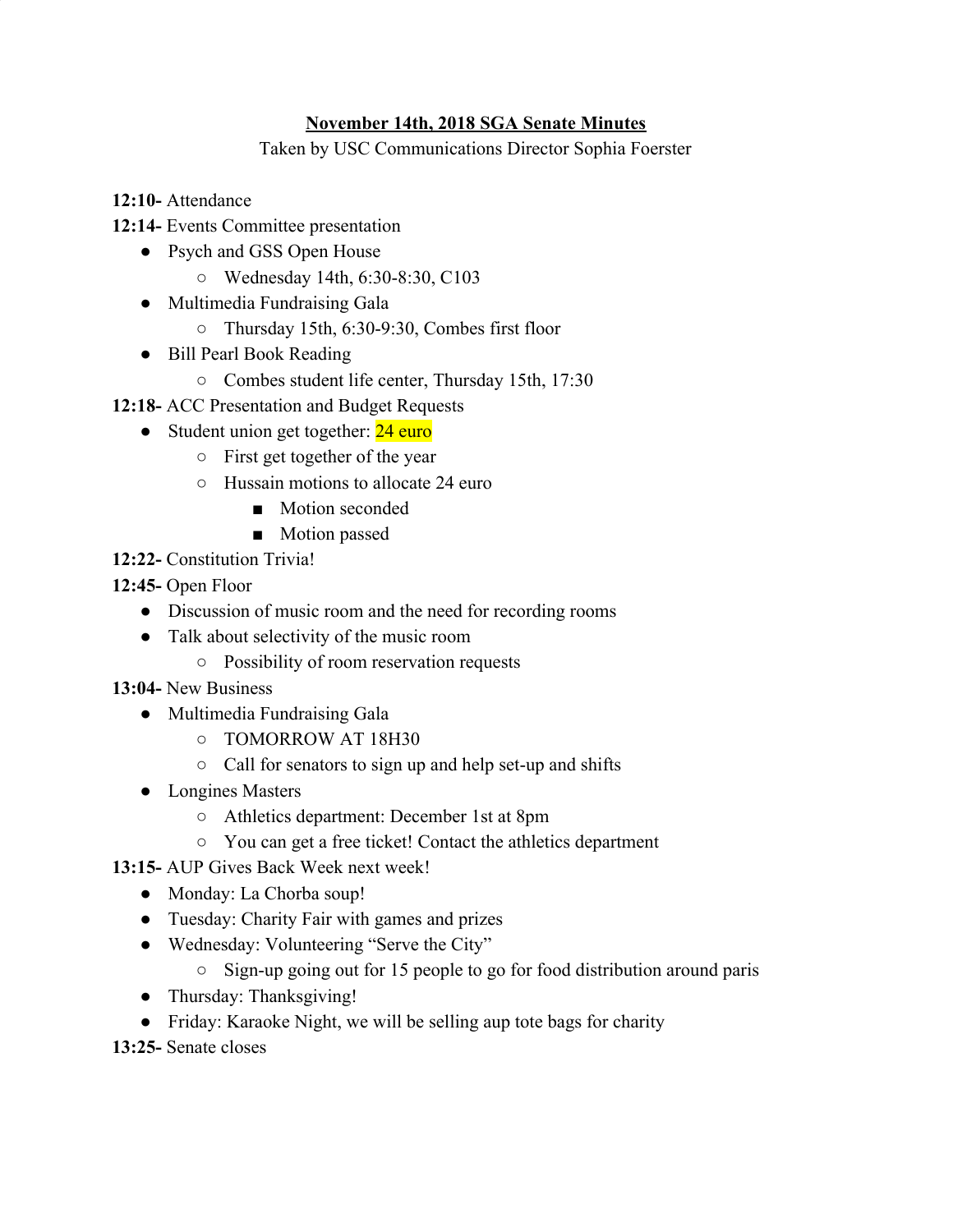Senate Session: Wednesday November 14, 2018

## **ACC Budget Requests**



| On<br>h.<br>hall<br>U | Durnace<br>and a second company of the first party of the property of the property of the company of the |                              | 3 L C U |
|-----------------------|----------------------------------------------------------------------------------------------------------|------------------------------|---------|
| <u>.</u>              | - U.                                                                                                     | $\bigcap_{i \in \mathbb{N}}$ |         |
| nion                  | ːher                                                                                                     | $\overline{\phantom{0}}$     |         |
| . .                   | uc.                                                                                                      | $\cdot$                      |         |

Verified

**SGA** 

Chiara Amor., USC Vice President Jonathan Morales, SGA Treasurer Sophia Foerster, USC Communications Director Cody Mannick, GSC Communitions Director Courtney Kelley, GSC Vice President Kevin Fore, Dean of Student Development